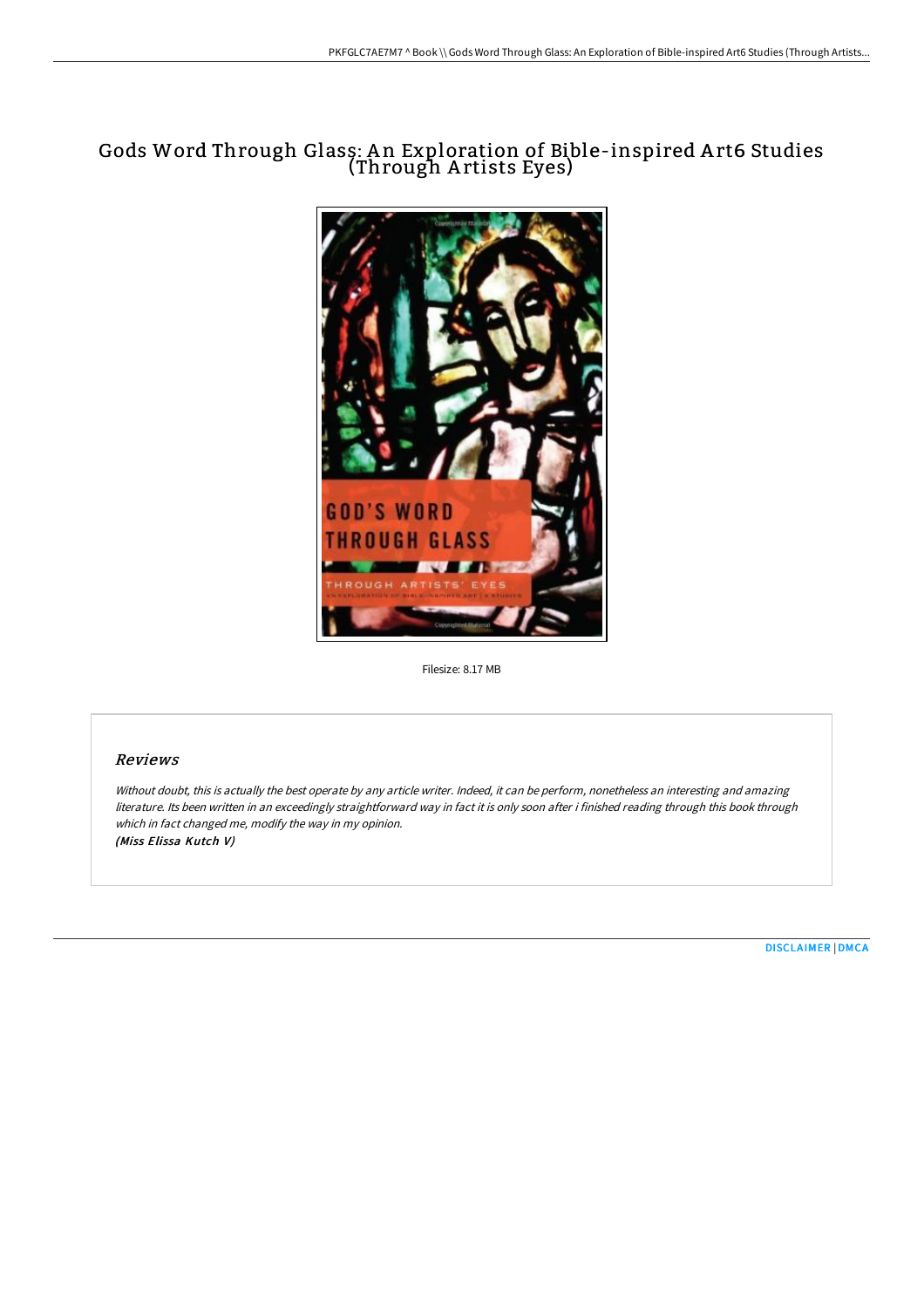### GODS WORD THROUGH GLASS: AN EXPLORATION OF BIBLE-INSPIRED ART6 STUDIES (THROUGH ARTISTS EYES)



To read Gods Word Through Glass: An Exploration of Bible-inspired Art6 Studies (Through Artists Eyes) eBook, make sure you refer to the web link beneath and download the document or have access to other information which are have conjunction with GODS WORD THROUGH GLASS: AN EXPLORATION OF BIBLE-INSPIRED ART6 STUDIES (THROUGH ARTISTS EYES) book.

Book Condition: New. Publishers Return.

- B Read Gods Word Through Glass: An Exploration of [Bible-inspired](http://www.bookdirs.com/gods-word-through-glass-an-exploration-of-bible-.html) Art6 Studies (Through Artists Eyes) Online  $\blacksquare$
- Download PDF Gods Word Through Glass: An Exploration of [Bible-inspired](http://www.bookdirs.com/gods-word-through-glass-an-exploration-of-bible-.html) Art6 Studies (Through Artists Eyes)
- Download ePUB Gods Word Through Glass: An Exploration of [Bible-inspired](http://www.bookdirs.com/gods-word-through-glass-an-exploration-of-bible-.html) Art6 Studies (Through Artists Eyes)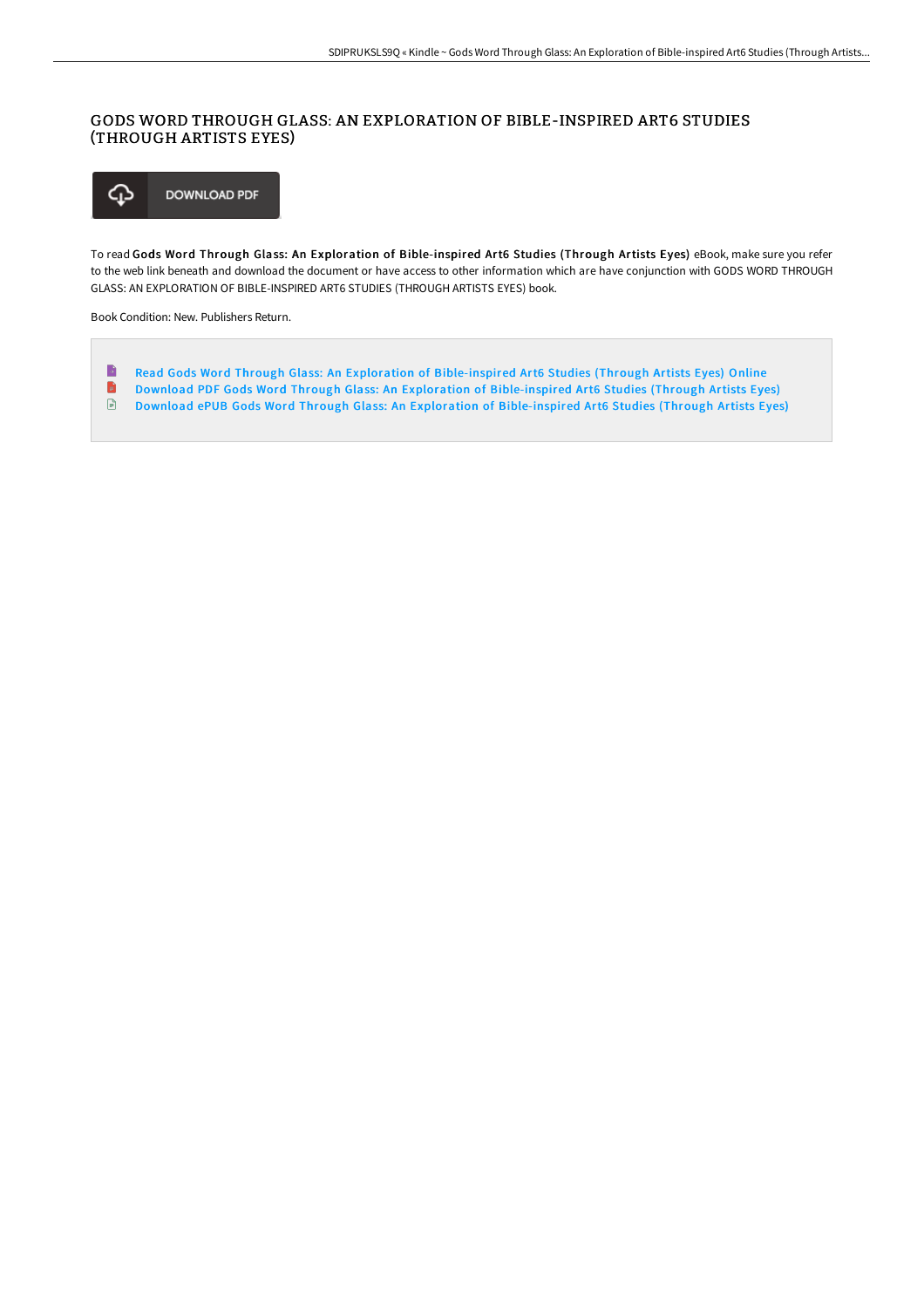#### You May Also Like

[PDF] Two Treatises: The Pearle of the Gospell, and the Pilgrims Profession to Which Is Added a Glasse for Gentlewomen to Dresse Themselues By. by Thomas Taylor Preacher of Gods Word to the Towne of Reding. (1624-1625)

Follow the web link below to download "Two Treatises: The Pearle of the Gospell, and the Pilgrims Profession to Which Is Added a Glasse for Gentlewomen to Dresse Themselues By. by Thomas Taylor Preacher of Gods Word to the Towne of Reding. (1624-1625)" PDF document.

Save [Book](http://www.bookdirs.com/two-treatises-the-pearle-of-the-gospell-and-the-.html) »

[PDF] Two Treatises: The Pearle of the Gospell, and the Pilgrims Prof ession to Which Is Added a Glasse for Gentlewomen to Dresse Themselues By. by Thomas Taylor Preacher of Gods Word to the Towne of Reding. (1625)

Follow the web link below to download "Two Treatises: The Pearle of the Gospell, and the Pilgrims Profession to Which Is Added a Glasse for Gentlewomen to Dresse Themselues By. by Thomas Taylor Preacher of Gods Word to the Towne of Reding. (1625)" PDF document.

Save [Book](http://www.bookdirs.com/two-treatises-the-pearle-of-the-gospell-and-the--1.html) »

[PDF] Creative Thinking and Arts-Based Learning : Preschool Through Fourth Grade Follow the web link below to download "Creative Thinking and Arts-Based Learning : Preschool Through Fourth Grade" PDF document. Save [Book](http://www.bookdirs.com/creative-thinking-and-arts-based-learning-presch.html) »

[PDF] Scaffolding Emergent Literacy : A Child-Centered Approach for Preschool Through Grade 5 Follow the web link below to download "Scaffolding Emergent Literacy : A Child-Centered Approach for Preschool Through Grade 5" PDF document. Save [Book](http://www.bookdirs.com/scaffolding-emergent-literacy-a-child-centered-a.html) »

# [PDF] Daycare Seen Through a Teacher s Eyes: A Guide for Teachers and Parents

Follow the web link below to download "Daycare Seen Through a Teacher s Eyes: A Guide for Teachers and Parents" PDF document. Save [Book](http://www.bookdirs.com/daycare-seen-through-a-teacher-s-eyes-a-guide-fo.html) »

#### [PDF] Studyguide for Creative Thinking and Arts-Based Learning : Preschool Through Fourth Grade by Joan Packer Isenberg ISBN: 9780131188310

Follow the web link below to download "Studyguide for Creative Thinking and Arts-Based Learning : Preschool Through Fourth Grade by Joan Packer Isenberg ISBN: 9780131188310" PDF document.

Save [Book](http://www.bookdirs.com/studyguide-for-creative-thinking-and-arts-based-.html) »